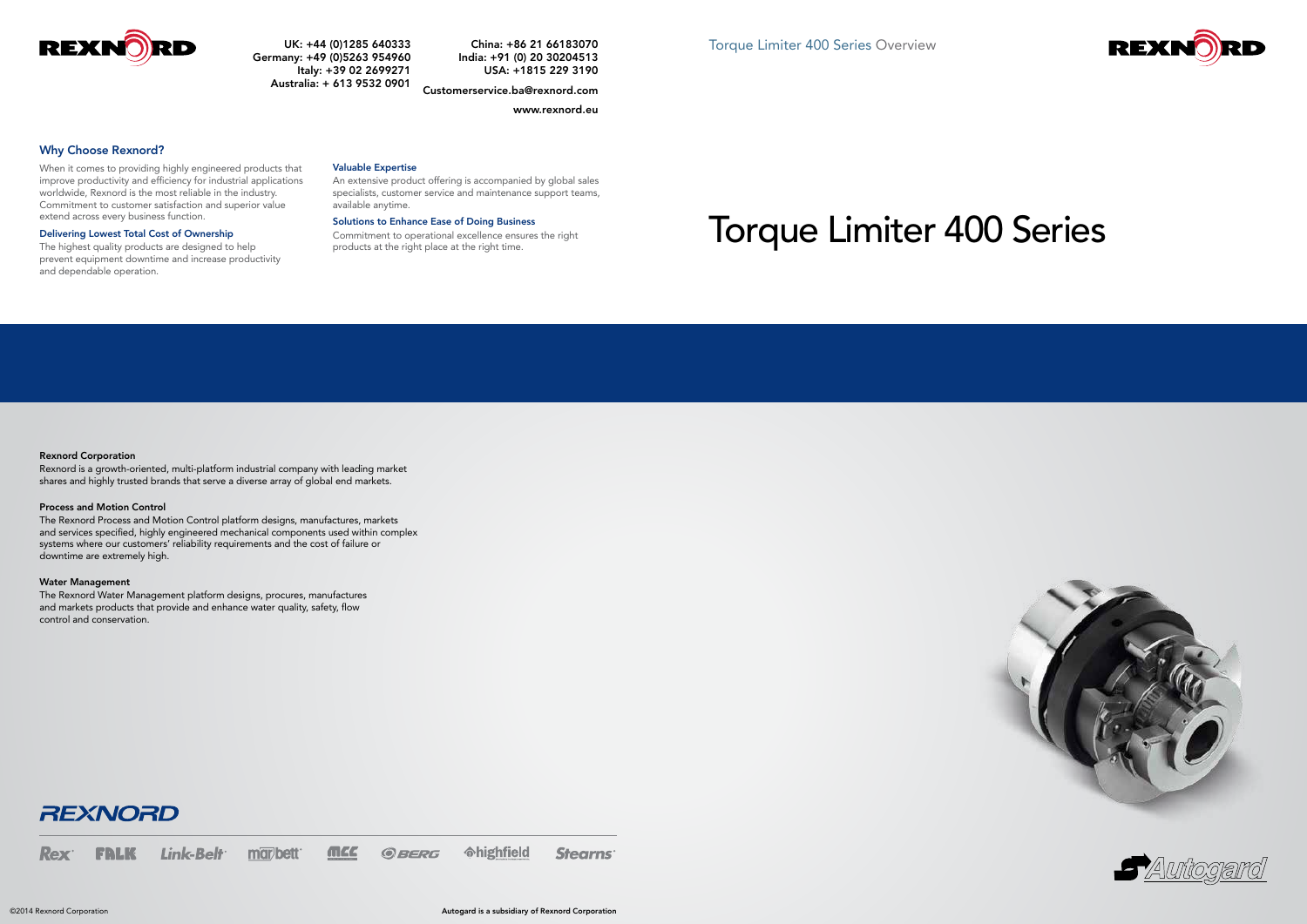

# Torque Limiter 400 Series

For more than 80 years, Autogard® products have led the industry in overload protection with high-quality products, design innovation and production. Autogard products are manufactured to meet ISO 9001 using the latest machine tools and high-quality materials.

The 400 Series has been designed to meet the need for a high- and low-speed, free-wheeling torque limiter. The 400 Series differs from other ball detent designs by incorporating a unique reverse-to-reset function using two sets of balls on concentric pitch circles, providing longer life than competitive models. Working like a mechanical "fuse" to protect the weakest member of the drive train, the most effective location for the 400 Series is as close as possible to the component being protected.

In the normal drive condition, torque is transmitted through the drive balls 'A.' The inner strut balls 'B' are designed to carry no load during this time.

### Disengagement on overload

When an overload condition occurs, the drive balls roll out of their seats forcing the slide plate 'C' and drive plate 'D' apart. The cage plate 'E,' strut balls and drive balls all rotate until the cage plate hits a stop located in the slide plate. At this point the spring pressure has been transferred from the drive balls to the strut balls. The strut balls prevent the drive balls from re-engaging the drive plate. The coupling or driven media attached to adapter 'G' is now completely free to rotate. Although the 400 Series has been designed to run freely after disengagement, it is recommended that a shutdown switch is incorporated to avoid wear.

## Re-engagement

Re-engagement occurs when either the driving side is reversed, or the driven side is advanced. Pawl 'F' engages the cage plate 'E' and rotates it until the drive balls are re-seated. Resetting must be done at low speed to permit the engaging mechanism to function properly in either direction and to prevent potential damage.

The resetting can be done manually or automatically by slowly inching the motor in reverse.

Single Position Reset (SR) designs are also available and must be specified at the time of ordering. These reset in a constant angular position.

- Springs: Choose spring assembly. Refer to Table 3 and 4. Specify factor torque setting if desired.
- Features: RR Random Reset (standard) SR – Single Position Reset (optional)
- S1 Bore & S2 Bore: Please specify metric or imperial Standard bore tolerance =  $H8 +$  normal fit key

The specifications contained within this brochure are correct at the time of going to print. Rexnord is continually reviewing<br>and updating the specifications on its entire Autogard product offering and therefore reserve th

### Features and Benefits:

- Proven design with thousands of units successfully in operation
- Accurate torque limitation prevents costly downtime
- Standard designs can accommodate large torque ranges
- Instantaneous disengagement protects equipment from damaging inertias
- Bi-direction protection
- Operates at high or low speeds
- Automatic or manual re-engagement by reversing the unit
- Offered in a large number of styles ensuring the right solution is available for applications such as:
	- Timing and HTD drives
	- Chain and sprocket drives
	- Gear drives
	- Flexible or rigid couplings
	- Flywheel or large gear mounts
- Springs can be inspected and changed without removing the clutch from the drive train

## Selection:

Data required for torque limiter selection:

- Kilowatt or horsepower (hp) and rpm of the driver
- Shaft details of the driving and driven equipment

(1) Calculate the nominal torque.

Torque (Nm) =  $Kw \times 9550 / rpm$ 

Consideration should then be given to start torque or other special circumstances depending on the position chosen in the drive system. Choose a set torque with a suitable margin over nominal. Select the torque limiter which has a higher torque rating.

(2) Check limiting conditions:

- (a) Check hub bore capacity
- (b) Check the torque limiter dimensions such as the overall length and outside diameter

(3) Select and specify the appropriate drive medium or coupling.

All Autogard 400 Series units may be supplied from the factory at a pre-set torque and with the required drive medium assembled to the unit.

## Example: 402 / 3 / SR / S1 40mm

Refers to a type 402, size 3 torque limiter designed for Single Position Reset.

Bore  $S1 = 40$  mm

Also specify:

- Torque setting or torque range required
- Pulley or sprocket details where required

## Ordering the 400 Series Torque Limiter

When ordering, please provide the following designation: Type / Size / Feature / S1 bore / S2 bore.

The 400 Series comes as standard as a Random Reset style Torque Limiter. This gives the following maximum angles of rotation to re-engage.



Letters above correspond to paragraphs on the left.

| <b>Size</b>   | Max rotation to reset |
|---------------|-----------------------|
| 1             | $60^\circ$            |
| $\mathcal{P}$ | $67.5^\circ$          |
| 3             | $30^\circ$            |
|               | $30^\circ$            |
| 5             | $30^\circ$            |
|               | $25.7^{\circ}$        |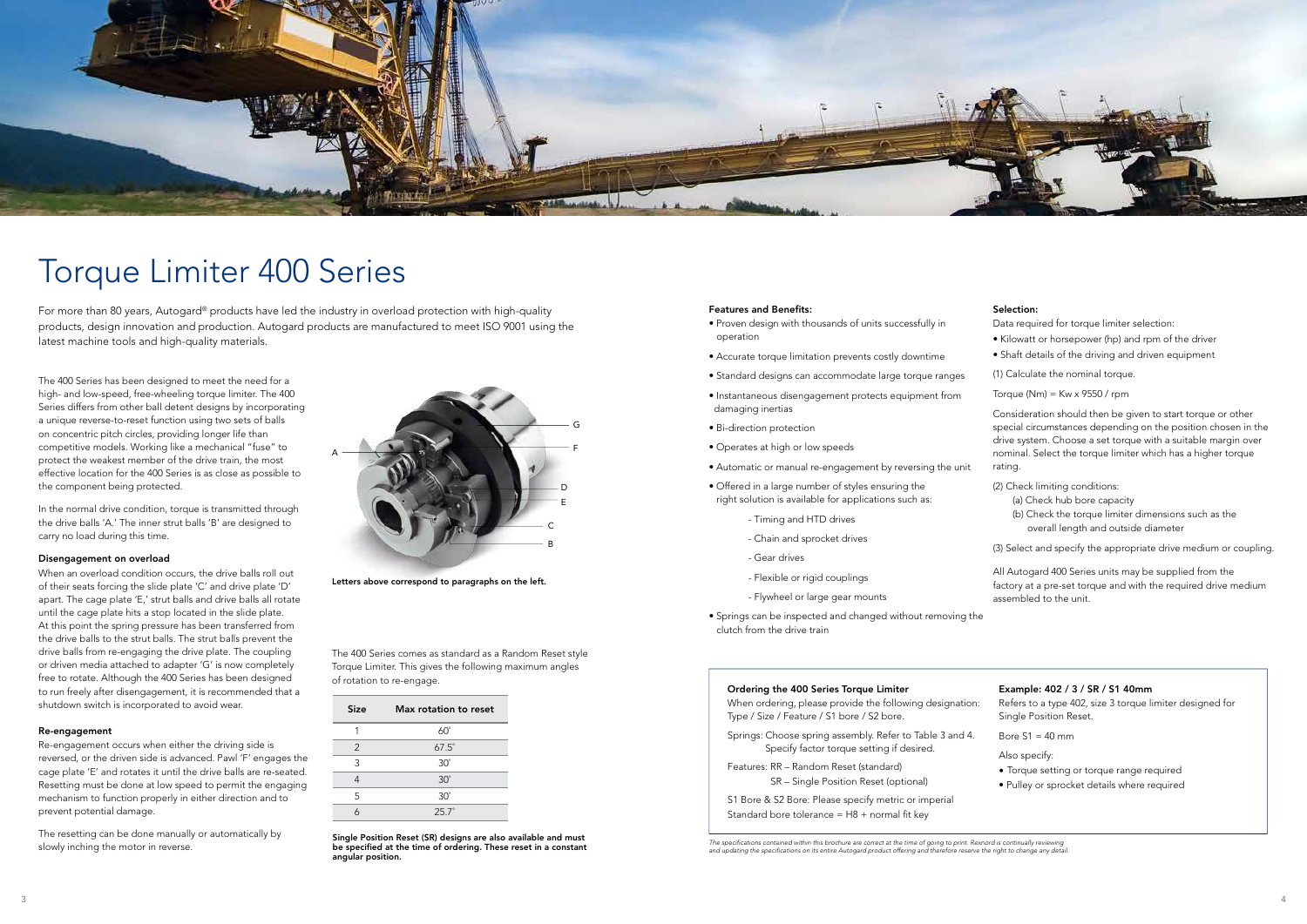## Model 402

## Model 402 for use with sprockets, pulleys or gears. Supplied complete with bearing and a choice of mounting holes.

Higher speeds may be allowed under certain conditions. Please consult Rexnord. Weights and moments of inertia apply to max (S1) bores. 123 123



For size 6, the drive medium must be fitted with suitable bearings and fixing. Please specify or consult Rexnord for assistance. For size 6, clearance is required for torque adjustment. See Table 1 page 13. 12344

| <b>Size</b> | Max<br>Bore $_\odot$ mm<br>$51 \text{ mm}$ | D   | E.<br>mm | G<br>mm          | H<br>mm<br>⊘ | K Max J<br>mm | mm<br>⊙ | mm<br>$\circ$ | mm     | L Max M O Max<br>mm | $\mathsf{P}$<br>mm | $\Omega$<br>mm | R<br>mm | S<br>mm | X <sub>1</sub><br>mm     | Z <sub>1</sub><br>mm     | X <sub>2</sub><br>mm | X <sub>3</sub><br>mm                 | <b>Z2</b><br>mm |
|-------------|--------------------------------------------|-----|----------|------------------|--------------|---------------|---------|---------------|--------|---------------------|--------------------|----------------|---------|---------|--------------------------|--------------------------|----------------------|--------------------------------------|-----------------|
|             | 16                                         | 62  | 55       | 25               | $\sim$       | 33.5          | -14     | 83            | $\sim$ | 25                  | 30                 | 35             | 38      | ٠       |                          | $\overline{\phantom{a}}$ |                      | $3 \times M3$ $3 \times \emptyset$ 4 | - 6             |
| 2           | 28                                         | 112 | 90       | 40               | $\sim$       | 57            | 37      | 148           | $\sim$ | 44.5                | 46                 | 52             | 61      |         |                          | $\overline{\phantom{a}}$ | $3 \times M4$        | $3 \times 65$                        | - 9             |
| 3           | 40                                         | 146 | 120      | 55               | 4.76         | 55            | 35      | 160           | -95    | 43                  | 63                 | 75             | 80      | 114     | 7 x M10                  | 15                       | $3 \times M6$        | 3 x ø8                               | - 11            |
| 4           | 50                                         | 168 | 136      | 65               | 4.76         | 100           | 36      | 212           | 122    | 84                  | 72                 | 85             | 90      |         | $144 \quad 8 \times M12$ | 15                       | $3 \times M8$        | $3 \times 210$                       | - 11            |
| 5           | 75                                         | 222 | 190      | 100              | 6.35         | 134           | 56      | 284           | 155    | 116                 | 107.95             | 120            | 125     | 184     | 8 x M16                  | -23                      | $4 \times M8$        | $4 \times 210$                       |                 |
| 6 ③         | 100                                        | 260 | 235      | 140 <sup>o</sup> |              | 181           | 25      | 376           |        |                     |                    |                |         |         |                          |                          |                      |                                      |                 |
|             |                                            |     |          |                  |              |               |         |               |        |                     |                    |                |         |         |                          |                          |                      |                                      |                 |

|                |      | Torque $\odot$ |                |               |                     | Mass Moment of Inertia 3 |
|----------------|------|----------------|----------------|---------------|---------------------|--------------------------|
| <b>Size</b>    | Min  | <b>Max</b>     | Max Speed<br>◎ | Weight<br>(3) | Hub Side            | <b>Flange Side</b>       |
|                | Nm   | Nm             | rpm            | Kg            | $K$ gm <sup>2</sup> | Kgm <sup>2</sup>         |
|                | 3    | 28             | 3600           | 1.0           | 0.0002              | 0.0002                   |
| $\mathcal{P}$  | 20   | 226            | 3600           | 5.2           | 0.0036              | 0.0041                   |
| 3              | 60   | 678            | 3600           | 10.1          | 0.013               | 0.013                    |
| $\overline{4}$ | 75   | 1130           | 2000           | 14.8          | 0.024               | 0.024                    |
| 5              | 225  | 2540           | 2000           | 36.4          | 0.118               | 0.090                    |
| 6              | 1100 | 5650           | 1800           | 55            | 0.266               | 0.170                    |

|             |               |    |                             | Smallest Sprocket (No. of teeth - see $\odot$ ) |          | <b>Smallest Diameter</b> |
|-------------|---------------|----|-----------------------------|-------------------------------------------------|----------|--------------------------|
| <b>Size</b> | $3/8$ " pitch |    | $1/2$ " pitch $5/8$ " pitch | $3/4$ " pitch                                   | 1" pitch | mm@                      |
|             | 19            | 15 | 13                          |                                                 |          | 46                       |
| 2           | 27            | 21 | 17                          | 15                                              | 12       | 70                       |
| 3           | 34            | 27 | 22                          | 19                                              | 15       | 92                       |
| 4           |               | 30 | 24                          | 21                                              | 17       | 104                      |
| 5           |               | 38 | 31                          | 27                                              | 21       | 139                      |
| 60          |               |    |                             |                                                 |          |                          |

For higher torque applications, consult Rexnord.



For max bores greater than 25mm, use rectangular parallel keys.

Hub can be shortened to suit narrower drive media - please specify with order.

h6 tolerance.

The diameter quoted is to the bottom of a V pulley groove or the ID of the flange on a timing pulley. Please consult Rexnord for specifications.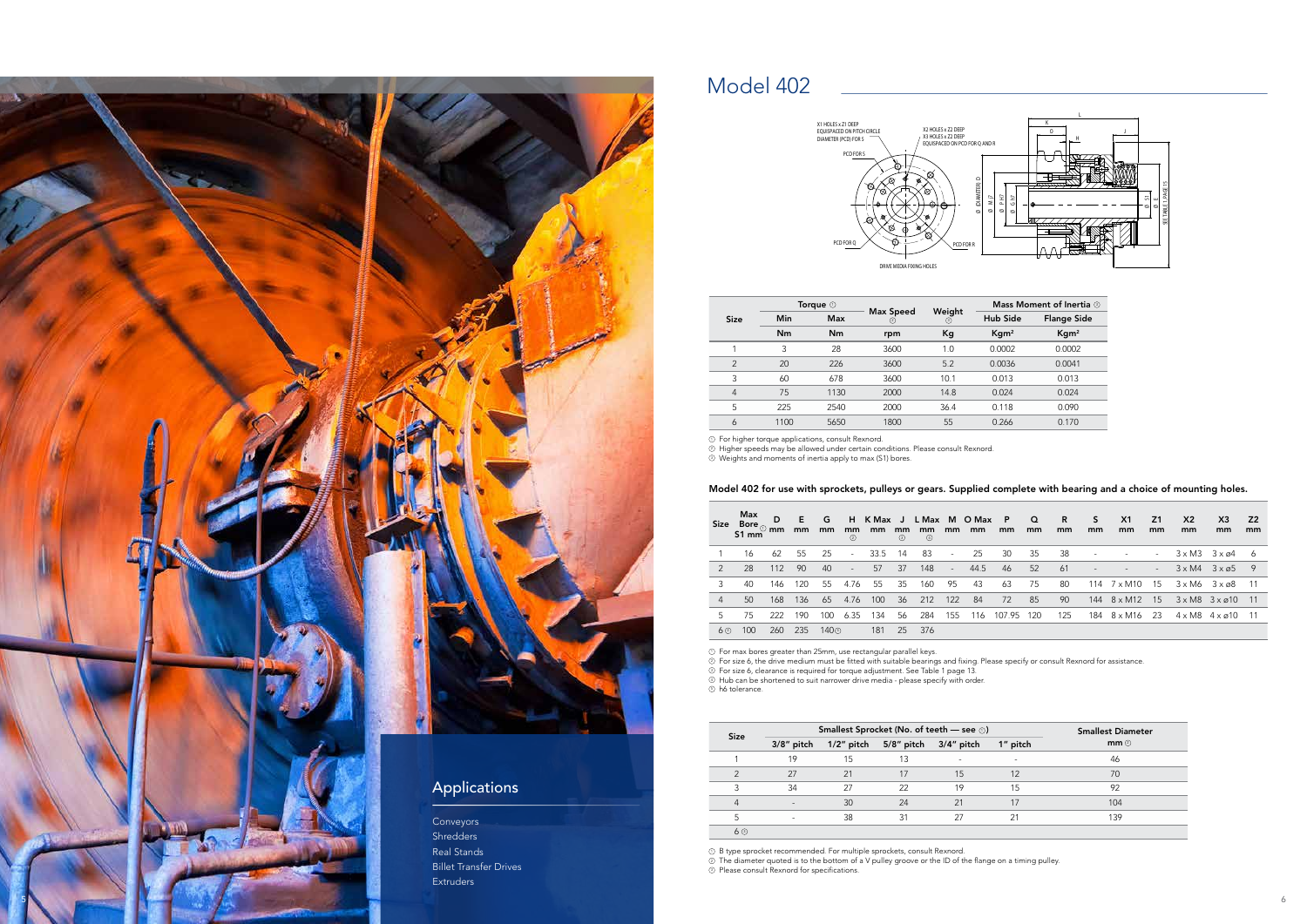## Model 403

|                |                                                                                                                    |                     | PCD (PITCH CIRCLE DIAMETER) N<br>(DIAMETER)<br>Ľ<br>Σ<br>$\infty$<br>Ø                                                                                                              |                     |                                        | 57<br>ш<br>Ø<br>Ø  |  |  |  |
|----------------|--------------------------------------------------------------------------------------------------------------------|---------------------|-------------------------------------------------------------------------------------------------------------------------------------------------------------------------------------|---------------------|----------------------------------------|--------------------|--|--|--|
|                |                                                                                                                    | Torque <sup>1</sup> |                                                                                                                                                                                     |                     | Mass Moment of Inertia MR <sup>2</sup> |                    |  |  |  |
| <b>Size</b>    | Min                                                                                                                | Max                 | Max Speed 2                                                                                                                                                                         | Weight <sup>1</sup> | <b>Hub Side</b>                        | <b>Flange Side</b> |  |  |  |
|                | Nm                                                                                                                 | Nm                  | rpm                                                                                                                                                                                 | kg                  | kgm <sup>2</sup>                       | kgm <sup>2</sup>   |  |  |  |
| 1              | 3                                                                                                                  | 28                  | 3600                                                                                                                                                                                | 0.9                 | 0.0002                                 | 0.0002             |  |  |  |
| $\overline{2}$ | 20                                                                                                                 | 226                 | 3600                                                                                                                                                                                | 5.0                 | 0.0035                                 | 0.0041             |  |  |  |
| 3              | 60                                                                                                                 | 678                 | 3600                                                                                                                                                                                | 9.8                 | 0.0130                                 | 0.0130             |  |  |  |
| $\overline{4}$ | 75                                                                                                                 | 1130                | 2000                                                                                                                                                                                | 13                  | 0.0230                                 | 0.0240             |  |  |  |
| 5              | 225                                                                                                                | 2540                | 2000                                                                                                                                                                                | 32                  | 0.1080                                 | 0.0900             |  |  |  |
| 6              | 1100                                                                                                               | 5650                | 1800                                                                                                                                                                                | 47                  | 0.2580                                 | 0.1500             |  |  |  |
| 7 <sup>a</sup> | 15000                                                                                                              | 11300               |                                                                                                                                                                                     |                     |                                        |                    |  |  |  |
| 8 <sup>4</sup> | 3500                                                                                                               | 24860               |                                                                                                                                                                                     |                     |                                        |                    |  |  |  |
| $9$ $\circ$    | 8000                                                                                                               | 56500               |                                                                                                                                                                                     |                     |                                        |                    |  |  |  |
|                | <b>1</b> For higher torque applications, consult Rexnord.<br>Weights and moments of inertia apply to max S1 bores. |                     | 2 Higher speeds may be allowed under certain conditions. Please consult Rexnord.<br>4 Designs may vary for min torque, max speed, weight and mass moment of inertia specifications. |                     |                                        |                    |  |  |  |

| <b>Size</b>    | <b>Max Bore</b><br>$51 \text{ mm}$ | D<br>mm | E<br>mm | Н<br>mm | J<br>mm <sup>2</sup> | mm  | M<br>mm | N<br>mm | X<br>qty x size | Z<br>mm |
|----------------|------------------------------------|---------|---------|---------|----------------------|-----|---------|---------|-----------------|---------|
|                | 16                                 | 62      | 55      | 1.59    | 22                   | 59  | 30.2    | 41.275  | $5 \times M4$   | 8       |
| 2              | 28                                 | 112     | 90      | 4.76    | 45                   | 108 | 75      | 92      | $6 \times M8$   | 14      |
| 3              | 40                                 | 146     | 120     | 4.76    | 45                   | 114 | 95      | 114     | $7 \times M10$  | 15      |
| $\overline{4}$ | 50                                 | 168     | 136     | 4.76    | 46                   | 121 | 122     | 144     | $8 \times M12$  | 15      |
| 5              | 75                                 | 222     | 190     | 6.35    | 69                   | 164 | 155     | 184     | $8 \times M16$  | 23      |
| 6 ③            | 100                                | 260     | 235     |         | 25                   | 218 |         |         |                 |         |
| 7 <sup>3</sup> | 127                                | 311     | 283     |         | 26                   | 245 |         |         |                 |         |
| $8$ $\circ$    | 152                                | 385     | 362     |         | 36                   | 300 |         |         |                 |         |
| 9 <sup>a</sup> | 178                                | 457     | 451     |         |                      | 410 |         |         |                 |         |

 $\odot$  For max bores greater than 25mm, use rectangular parallel keys.

 Mounting details may vary for H, M, N, X and Z. Please specify or consult Rexnord for assistance. Mounting details may vary for H, J, M, N, X and Z. Please specify or consult Rexnord for assistance.

 For sizes 6 and above, clearance is required for adjustment. 2



4



## Model 405

Higher speeds may be allowed under certain conditions. Please consult Rexnord.<br>Weights and moments of inertia apply to max \$1 and \$2 bores with type EB couplings.<br>∆ a is the max allowable variation in the gap between flan 3

 $\mathfrak g$   $\Delta$  a is the max allowable variation in the gap between flanges measured between points around the periphery.<br>∆ 1/2 degree angular misalignment. The total deviation from nominal due to axial and angular must not

 $\mathfrak v$  For max bores greater than 25mm, use rectangular parallel keys.<br>D For size 6 and above, clearance is required for adjusting bolt, consult Rexnord.  $^{\rm 3)}$  L5 dimension is the minimum length. Longer spacers are available, consult Rexnord. 2

 $\mathfrak D$  Please consult Rexnord for specifications.

For higher torque applications, consult Rexnord.

| <b>Size</b>        | <b>Max Bore</b><br>$$1 \text{ mm}$ | Max Bore<br>S <sub>2</sub> mm | a<br>(DBSE)<br>mm | D<br>mm | D <sub>1</sub><br>mm | D <sub>2</sub><br>mm | D <sub>3</sub><br>mm | L<br>mm | L1<br>mm@ | L <sub>2</sub><br>mm | L3<br>mm | L4<br>mm | L <sub>5</sub><br>mm | L6<br>mm |
|--------------------|------------------------------------|-------------------------------|-------------------|---------|----------------------|----------------------|----------------------|---------|-----------|----------------------|----------|----------|----------------------|----------|
| 405-1/8HVII        | 16                                 | 30                            | 7.4               | 80      | 44                   | 55                   | 62                   | 107     | 22        | 48                   | 23       | 68       | 48                   | 32.5     |
| 405-2/35HVII       | 28                                 | 50                            | 9.4               | 110     | 70                   | 90                   | 112                  | 169     | 44        | 88                   | 33       | 123.4    | 58                   | 46       |
| 405-3/150HVII      | 40                                 | 90                            | 8.9               | 170     | 123                  | 120                  | 146                  | 204     | 45        | 94                   | 59       | 120      | 66.5                 | 74.6     |
| 405-4/150HVII      | 50                                 | 90                            | 8.9               | 170     | 123                  | 136                  | 168                  | 210     | 46        | 100                  | 59       | 127      | 66.5                 | 73.5     |
| 405-5/480HVII      | 75                                 | 110                           | 15                | 230     | 150                  | 190                  | 222                  | 284     | 69        | 131                  | 75       | 189      | 109                  | 95       |
| 405-6/880HVII      | 100                                | 137                           | 16.5              | 282     | 188                  | 235                  | 260                  | 370     | 25        | 156                  | 96       | 234      | 128                  | 120      |
| 405-7 $\circ$      |                                    |                               |                   |         |                      |                      |                      |         |           |                      |          |          |                      |          |
| 405-8 4            |                                    |                               |                   |         |                      |                      |                      |         |           |                      |          |          |                      |          |
| 405-9 <sup>4</sup> |                                    |                               |                   |         |                      |                      |                      |         |           |                      |          |          |                      |          |

|               |           | Torque $\odot$   | <b>Max</b><br>Speed $\circledcirc$ | <b>Weight</b> <sup>③</sup> |                             | <b>Mass Moment</b><br>of Inertia        | Max $\circledcirc$<br><b>Misalignment</b> | $Max$ $\circledcirc$<br><b>Parallel Offset</b> |  |
|---------------|-----------|------------------|------------------------------------|----------------------------|-----------------------------|-----------------------------------------|-------------------------------------------|------------------------------------------------|--|
| <b>Size</b>   | Min<br>Nm | <b>Max</b><br>Nm | rpm                                | kg                         | S1 side<br>kgm <sup>2</sup> | S <sub>2</sub> side<br>kgm <sup>2</sup> | $\triangle$ a<br>mm                       | b<br>mm                                        |  |
| 405-1/8HVII   | 3         | 28               | 3600                               | 1.5                        | 0.0002                      | 0.0012                                  | 0.7                                       | 0.4                                            |  |
| 405-2/35HVII  | 20        | 226              | 3600                               | 7.1                        | 0.0035                      | 0.0116                                  | 1.0                                       | 0.5                                            |  |
| 405-3/150HVII | 60        | 678              | 3600                               | 16                         | 0.013                       | 0.073                                   | 1.5                                       | 0.6                                            |  |
| 405-4/150HVII | 75        | 1130             | 2000                               | 20                         | 0.023                       | 0.086                                   | 1.5                                       | 0.6                                            |  |
| 405-5/480HVII | 225       | 2540             | 2000                               | 50                         | 0.108                       | 0.211                                   | 2.0                                       | 0.8                                            |  |
| 405-6/880HVII | 1100      | 5650             | 1800                               | 91                         | 0.258                       | 0.649                                   | 2.5                                       | 0.9                                            |  |
| 405-7 ⓒ       | 15000     | 11300            |                                    |                            |                             |                                         |                                           |                                                |  |
| 405-8 $\circ$ | 3500      | 24860            |                                    |                            |                             |                                         |                                           |                                                |  |
| 405-9 ⓒ       | 8000      | 56500            |                                    |                            |                             |                                         |                                           |                                                |  |

405 Model includes Autoflex ES to accommodate angular and parallel offset misalignment or Autoflex EB for angular misalignment only.

Dimension "b" corresponds to 1/2 degree misalignment per coupling disc pack with minimum spacer length. For longer spacers, consult Rexnord. 5

For max bores greater than 25mm, use rectangular parallel keys.

Please consult Rexnord for specifications. 6

2



Atex Compliance Available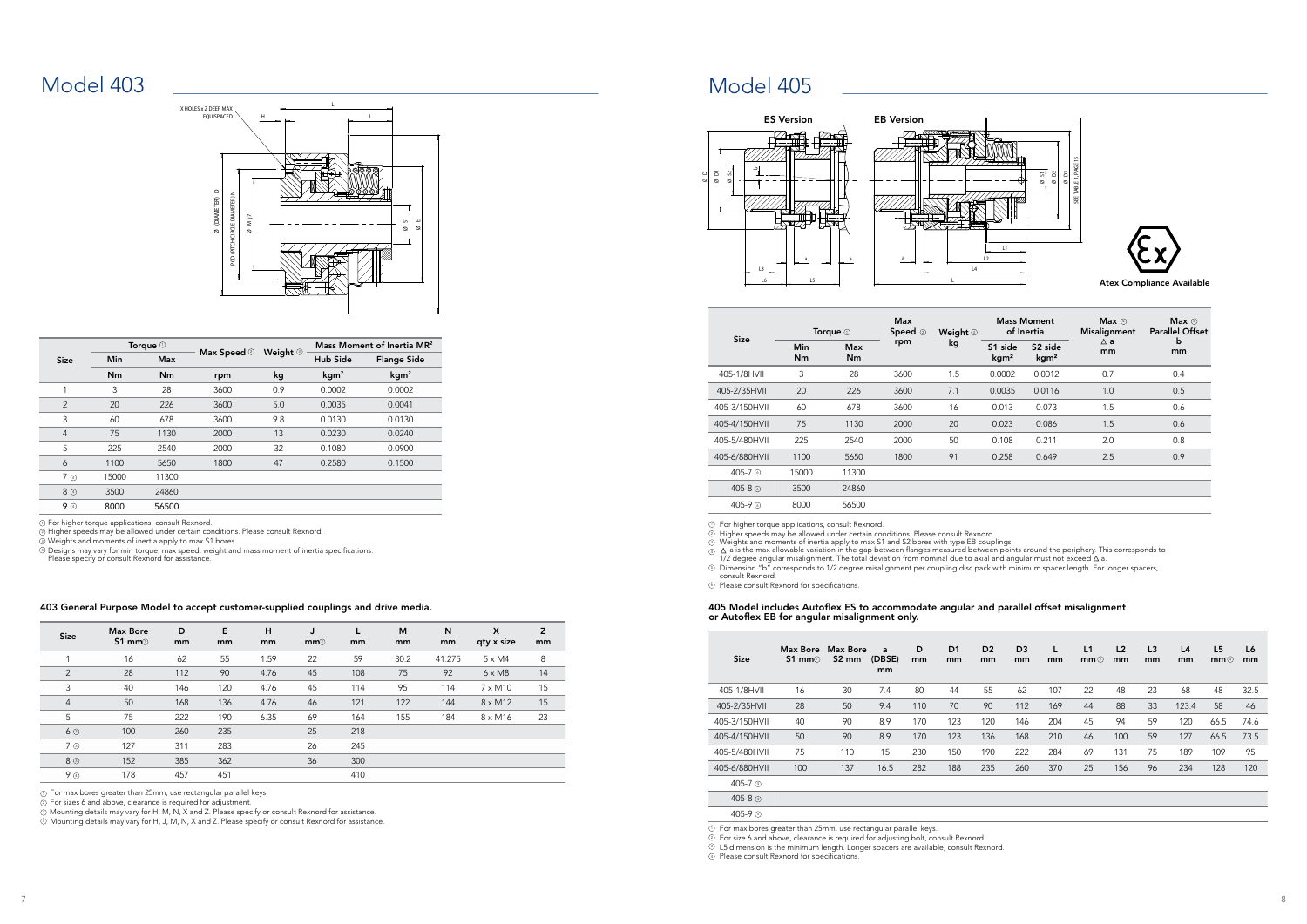## Model 406N

Size Max Bore S1 mm  $@$ Bore S2 D mm E mm J 2 mm K mm L mm M mm N mm R mm T1 mm T2 mm Gap between hub & adapter Min Max mm<sub>①</sub> mm⊕ Min mm Max mm 1/68 16 - 24 62 55 22 - 88 - 59 68 59 20 2 4 2/125 28 - 55 112 90 44 19 179 90 67 125 108 50 2 4 3/160 40 - 65 146 120 45 21 204 108 115 160 114 60 2 6 4/200 50 - 85 168 136 46 33 232 140 121 200 121 80 2 6 5/250 75 46 100 222 190 69 40 305 165 164 250 164 100 3 8 6/315 100 90 120 260 235 79 55 357 200 217 315 218 125 3 8 3 7 4 8 4

9 4

 $\mathfrak D$  For size 6 and above, clearance is required for adjustment, consult Rexnord.

**3** Smaller bores may be available under certain conditions. Please consult Rexnord.

 $\mathfrak D$  Please consult Rexnord for assistance on specifications for these sizes.

Larger sizes are available. For higher torque applications, consult Rexnord.

See spring selection on page 15 for torque range with specific springs. 2

 $\mathbb D$  Higher speeds may be allowed under certain conditions. Please consult Rexnord.

Weights and moments of inertia apply to max S1 and S2 bores. 4

Please consult Rexnord for assistance on specifications for these sizes. 5



 ${\mathbb D}$  See Figure 2 and Table 2 on page 14 for dimensions and movement on disengagement.

406N Model includes a flexible coupling that is torsionally resilient and accommodates angular, parallel and axial misalignment.

 $D$  Bores are furnished for clearance fit unless otherwise specified by customer.

|                |                  | Torque $\odot$         | Max@         | Weight $@$ |                             | <b>Mass Moment</b><br>of Inertia        | Max Axial                 | <b>Max Parallel</b>       | Max Angular             |
|----------------|------------------|------------------------|--------------|------------|-----------------------------|-----------------------------------------|---------------------------|---------------------------|-------------------------|
| <b>Size</b>    | <b>Min</b><br>Nm | Max@<br>N <sub>m</sub> | Speed<br>rpm | kg         | S1 side<br>kgm <sup>2</sup> | S <sub>2</sub> side<br>kgm <sup>2</sup> | <b>Misalignment</b><br>mm | <b>Misalignment</b><br>mm | Misalignment<br>degrees |
| 1/68           | 3                | 28                     | 3600         | 1.4        | 0.0002                      | 0.0005                                  | 3                         | 0.11                      | 0.1                     |
| 2/125          | 20               | 226                    | 3600         | 9.8        | 0.0035                      | 0.0136                                  | 3                         | 0.21                      | 0.1                     |
| 3/160          | 60               | 678                    | 3000         | 16.4       | 0.0126                      | 0.0343                                  | $\overline{4}$            | 0.27                      | 0.1                     |
| 4/200          | 75               | 1130                   | 2000         | 27.2       | 0.0230                      | 0.091                                   | $\overline{4}$            | 0.34                      | 0.1                     |
| 5/250          | 225              | 2540                   | 2000         | 54         | 0.1080                      | 0.2781                                  | 5                         | 0.42                      | 0.1                     |
| 6/315          | 1100             | 5650                   | 1800         | 92         | 0.2581                      | 0.7203                                  | 5                         | 0.52                      | 0.1                     |
| 7 <sub>©</sub> | 15000            | 11300                  |              |            |                             |                                         |                           |                           |                         |
| 8 <sup>o</sup> | 3500             | 24860                  |              |            |                             |                                         |                           |                           |                         |
| 9 <sub>©</sub> | 8000             | 56500                  |              |            |                             |                                         |                           |                           |                         |

Model 406S

 $\mathfrak D$  Higher speeds may be allowed under certain conditions. Please consult Rexnord.

|                |                         | Torque $\odot$ | Max $\odot$  | Weight <sup>3</sup> |                             | <b>Mass Moment</b><br>of Inertia        | Max Axial                         | <b>Max Parallel</b>             | Max Angular<br>$\mathsf{Misalignment}^{\textcircled{\tiny{\mathbb{Q}}}}$ |  |
|----------------|-------------------------|----------------|--------------|---------------------|-----------------------------|-----------------------------------------|-----------------------------------|---------------------------------|--------------------------------------------------------------------------|--|
| <b>Size</b>    | <b>Min</b><br><b>Nm</b> | Max<br>Nm      | Speed<br>rpm | kg                  | S1 side<br>kgm <sup>2</sup> | S <sub>2</sub> side<br>kgm <sup>2</sup> | Misalignment $\mathfrak{g}$<br>mm | Misalignment <sup>4</sup><br>mm | degrees                                                                  |  |
| 1/A1           | 3                       | 28             | 3600         | 2.2                 | 0.0002                      | 0.0011                                  | 0.5                               | 0.3                             | 2.0                                                                      |  |
| 2/A3           | 20                      | 226            | 3600         | 10.1                | 0.0035                      | 0.0181                                  | 0.7                               | 0.5                             | 2.0                                                                      |  |
| 3/A4           | 60                      | 678            | 3600         | 19.7                | 0.013                       | 0.069                                   | 0.8                               | 0.7                             | 1.3                                                                      |  |
| 4/A5           | 75                      | 1130           | 2000         | 35.6                | 0.023                       | 0.198                                   | 1.0                               | 0.7                             | 1.3                                                                      |  |
| 5/A6           | 225                     | 2540           | 2000         | 63.2                | 0.108                       | 0.427                                   | 1.0                               | 0.8                             | 1.3                                                                      |  |
| 6/A7           | 1100                    | 5650           | 1800         | 103                 | 0.258                       | 0.818                                   | 1.0                               | 1.0                             | 1.0                                                                      |  |
| 7 <sup>©</sup> | 15000                   | 11300          |              |                     |                             |                                         |                                   |                                 |                                                                          |  |
| 8 <sup>©</sup> | 3500                    | 24860          |              |                     |                             |                                         |                                   |                                 |                                                                          |  |
| 9 <sub>©</sub> | 8000                    | 56500          |              |                     |                             |                                         |                                   |                                 |                                                                          |  |

| <b>Size</b>    | Max Bore<br>S1 mm $\odot$ | <b>Max Bore</b><br>S2 mm $@$ | B<br>mm | D<br>mm | Е<br>mm | J<br>mm | K<br>mm                  | L<br>mm | M<br>mm | N<br>mm | P<br>(gap) | R<br>mm | <b>T1</b><br>mm | T <sub>2</sub><br>mm | T <sub>3</sub><br>mm |  |
|----------------|---------------------------|------------------------------|---------|---------|---------|---------|--------------------------|---------|---------|---------|------------|---------|-----------------|----------------------|----------------------|--|
| 1/A1           | 16                        | 41                           | 83      | 62      | 55      | 22      | $\overline{\phantom{a}}$ | 116     | 65      | 65      | 1.5        | 22      | 58.9            | 34.0                 | 44.8                 |  |
| 2/A3           | 28                        | 54                           | 144     | 112     | 90      | 45      | 45                       | 195     | 116     | 85      | 2.5        | 42      | 108.0           | 56.0                 | 76.8                 |  |
| 3/A4           | 40                        | 70                           | 182     | 146     | 120     | 45      | 47                       | 222     | 150     | 110     | 3.5        | 51      | 114.4           | 63.0                 | 88.0                 |  |
| 4/A5           | 50                        | 85                           | 225     | 168     | 136     | 46      | 57                       | 259     | 190     | 140     | 3.5        | 59      | 121.2           | 77.0                 | 106.3                |  |
| 5/A6           | 75                        | 114                          | 265     | 222     | 190     | 69      | 70                       | 316     | 233     | 180     | 3.5        | 67      | 163.5           | 95.0                 | 128.3                |  |
| 6/A7           | 100                       | 140                          | 306     | 260     | 235     | 25      | 88                       | 421     | 267     | 205     | 4.0        | 75      | 217.5           | 116.0                | 153.0                |  |
| 7 ①            |                           |                              |         |         |         |         |                          |         |         |         |            |         |                 |                      |                      |  |
| 8 4            |                           |                              |         |         |         |         |                          |         |         |         |            |         |                 |                      |                      |  |
| 9 <sup>a</sup> |                           |                              |         |         |         |         |                          |         |         |         |            |         |                 |                      |                      |  |

 ${\mathbb D}$  For max bores greater than 25mm, use rectangular parallel keys.

 $\mathbb D$  Larger S2 bores are available for sizes 2,3 and 4 using a large boss, "B" style hub - consult Rexnord for details.

 $\mathbb D$  For size 6 and above, clearance is required for adjustment, consult Rexnord.

 $\mathfrak D$  Please consult Rexnord for assistance on specifications for these sizes.

For higher torque applications, consult Rexnord. 1

Weights and moments of inertia apply to max S1 and S2 bores. 4

Larger S2 bores are available for sizes 2,3 and 4 using a large boss, "B" style hub - consult Rexnord for details. Please consult Rexnord for assistance on specifications for these sizes. 5

406S Model includes Samiflex® torsionally soft coupling to ad

Ø M Ø (DIAMETER) B Ø N K T2 GAP P L T3 Ø S2 R



| ccommodate angular and parallel offset misalignment. |  |
|------------------------------------------------------|--|
|------------------------------------------------------|--|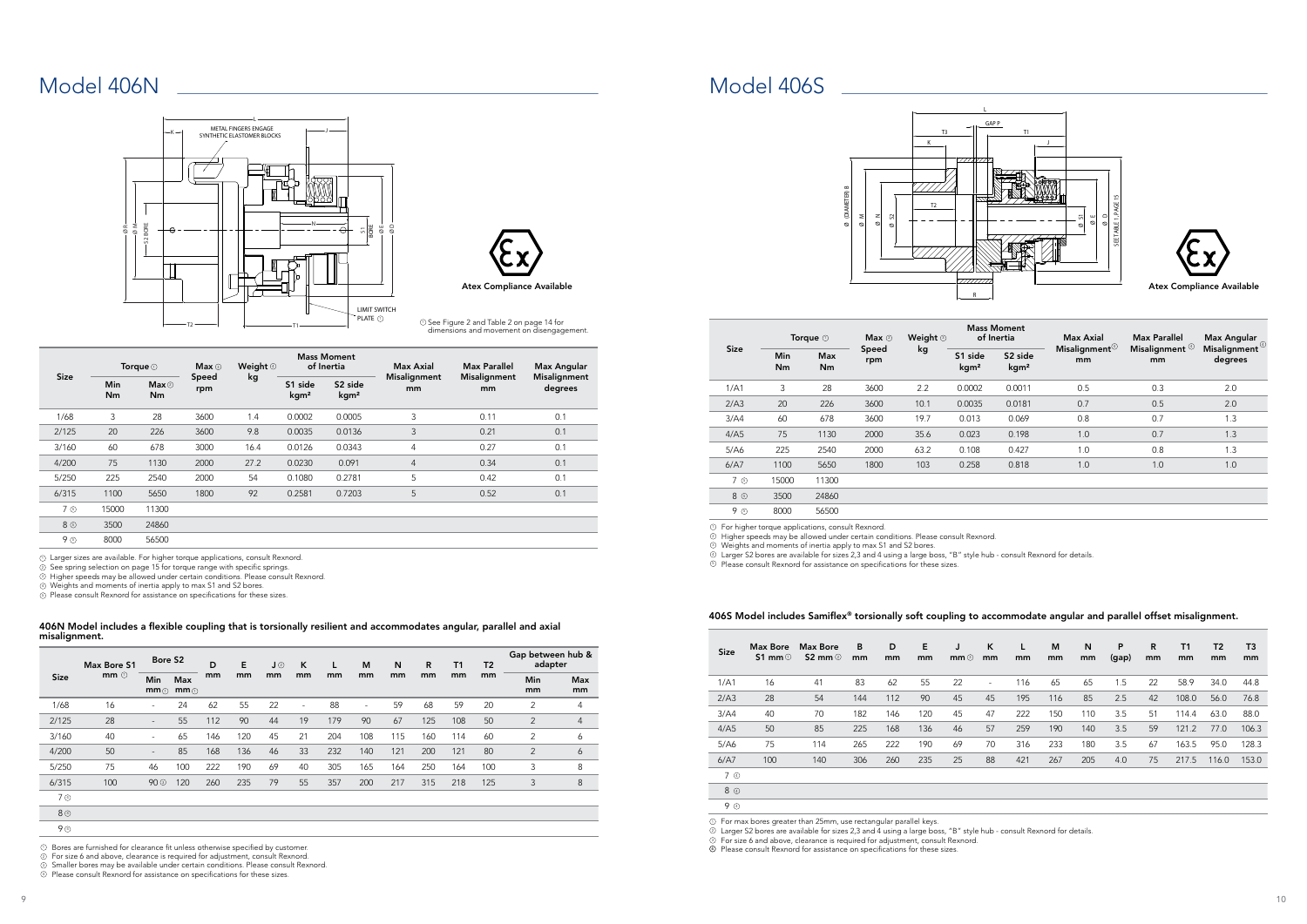

| <b>Size</b>    | Max Bore S1<br>mm | D<br>mm | E<br>mm | G<br>mm | mm | к<br>mm | mm  | N<br>mm | P<br>mm | $Q1$ $\odot$<br>mm | $Q2$ $\odot$<br>mm |
|----------------|-------------------|---------|---------|---------|----|---------|-----|---------|---------|--------------------|--------------------|
|                | 29                | 62      | 56      | 38      | 14 | 44      | 94  | 51      | 49      | $8 - 32$           | 0.187              |
| $\overline{2}$ | 41                | 111     | 87      | 57      | 38 | 57      | 148 | 65      | 76      | $10 - 24$          | 0.187              |
| 3              | 54                | 146     | 120     | 76      | 38 | 84      | 181 | 90      | 98      | $1/4 - 20$         | 0.250              |
| $\overline{4}$ | 79                | 167     | 137     | 105     | 38 | 125     | 232 | 127     | 127     | $5/16 - 18$        | 0.312              |
| 5              | 102               | 222     | 191     | 140     | 56 | 164     | 303 | 165     | 165     | $3/8 - 16$         | 0.375              |

## Model 409 SB <u>2000 Models and Special Designs</u>

|                | Model 409 is for use with applications requiring relatively large "blind" bore and light torque setting.                                                                                               |                                  | Ø (DIAMTER) P<br>$\varnothing$ G<br>OF PIN HOLES | BORE<br>57<br>Q2 NUMBER & SIZE<br>ON P DIAMETER (BOLT CIRCLE) BC |                                       |              |         | ØΕ<br><b>LIMIT SWITCH</b><br>PLATE $\odot$ | $\circ$ |                                        |  |
|----------------|--------------------------------------------------------------------------------------------------------------------------------------------------------------------------------------------------------|----------------------------------|--------------------------------------------------|------------------------------------------------------------------|---------------------------------------|--------------|---------|--------------------------------------------|---------|----------------------------------------|--|
|                | The drive sprocket or pulley will normally be mounted by the factory. However, customer may mount if desired<br>dimensions P, Q, R, S and T in table QD or P, Q1 and Q2 in table SB for mounting data. |                                  |                                                  |                                                                  |                                       |              |         | <b>Mass Moment of Inertia</b>              |         |                                        |  |
| <b>Size</b>    |                                                                                                                                                                                                        | Torque <sup>1</sup><br>Min<br>Nm |                                                  |                                                                  | Max Speed $^\circled{\otimes}$<br>rpm | Weight<br>Kg |         | Hub side<br>Kgm <sup>2</sup>               |         | <b>Flange Side</b><br>Kgm <sup>2</sup> |  |
| 1              | 3                                                                                                                                                                                                      |                                  | 28                                               |                                                                  | 3,600                                 | 5.5          |         | 0.0003                                     |         | 0.0003                                 |  |
| 2              | 20                                                                                                                                                                                                     |                                  | 226                                              |                                                                  | 3,600                                 | 26.5         |         | 0.0040                                     |         | 0.0040                                 |  |
| 3              | 60                                                                                                                                                                                                     |                                  | 678                                              |                                                                  | 3,600                                 | 55.1         |         | 0.0130                                     | 0.0130  |                                        |  |
| 4              | 75                                                                                                                                                                                                     |                                  | 1130                                             |                                                                  | 1,800                                 | 77.2         |         | 0.0230                                     |         | 0.0240                                 |  |
| 5              | 225                                                                                                                                                                                                    |                                  | 2540                                             |                                                                  | 1,800                                 | 176.4        |         | 0.1083                                     | 0.0907  |                                        |  |
|                | 2 Higher speeds may be allowed under certain conditions. Please consult Rexnord.                                                                                                                       |                                  |                                                  |                                                                  |                                       |              |         |                                            |         |                                        |  |
|                |                                                                                                                                                                                                        |                                  |                                                  |                                                                  |                                       |              |         |                                            |         |                                        |  |
| <b>Size</b>    | Max Bore S1<br>mm                                                                                                                                                                                      | D<br>mm                          | E<br>mm                                          | G<br>mm                                                          | J<br>mm                               | K<br>mm      | L<br>mm | N<br>mm                                    | P<br>mm | mm                                     |  |
| 1              | 29                                                                                                                                                                                                     | 62                               | 56                                               | 38                                                               | 14                                    | 44           | 94      | 51                                         | 49      | $Q1$ $\odot$<br>$8 - 32$               |  |
| $\overline{2}$ | 41                                                                                                                                                                                                     | 111                              | 87                                               | 57                                                               | 38                                    | 57           | 148     | 65                                         | 76      | $10 - 24$                              |  |
| 3              | 54                                                                                                                                                                                                     | 146                              | 120                                              | 76                                                               | 38                                    | 84           | 181     | 90                                         | 98      |                                        |  |
| $\overline{4}$ | 79                                                                                                                                                                                                     | 167                              | 137                                              | 105                                                              | 38                                    | 125          | 232     | 127                                        | 127     | $1/4 - 20$<br>5/16 - 18                |  |



Model 404 A rigid coupling style used when the attached unit is self aligning

Special design complete with large pulley and brake

Special design that is air actuated and comes with a flexible coupling and a Monitorq torque monitoring system





Special design complete with a custom gear



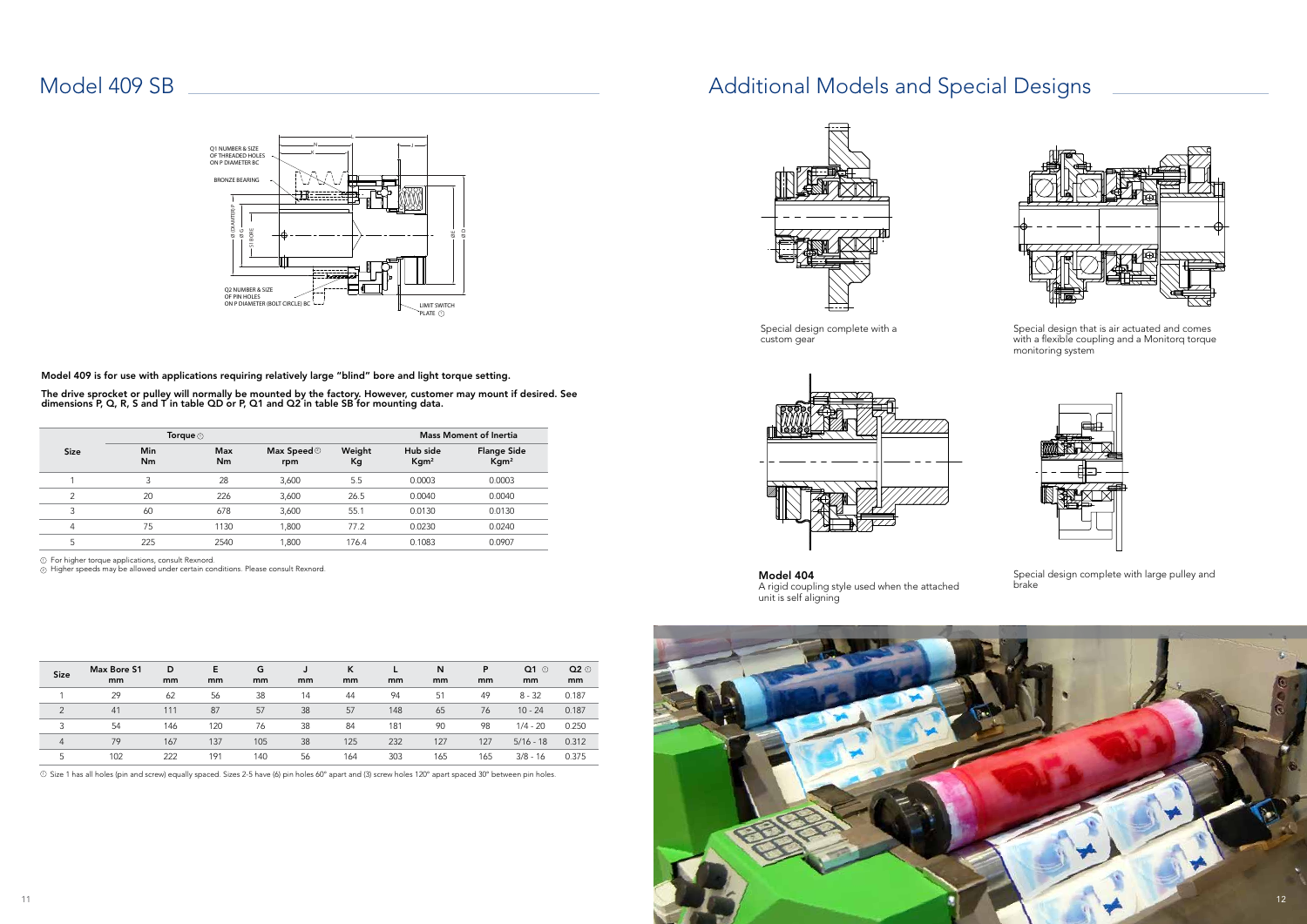## Torque Limiter Engineering Information

## Covers

Covers are not usually required for reasonably clean factory installations. For protection against moderately dusty or dirty environments, the Autogard unit can be furnished with a dust resistant cover as shown in Figure 1 and Table 1. The dust cover incorporates a limit switch plate as shown.

## Limit Switch Plates

The Autogard 400 Series is designed to run freely upon disengagement. However, it is still critical to shut down the drive immediately when disengagement occurs to avoid premature wear of the torque limiter. The recommended method of shutting down the drive is through the use of a customer supplied mechanical limit switch or proximity sensor shown in Figure 2 using the dimensions in Table 2. However, it is preferable to use the slide plate movement on disengagement to operate a limit switch, which switches off the main drive and/or sounds an alarm.

The limit switch may be operated by a limit switch operating plate fitted to the slide plate or by the cover. In some circumstances a limit switch may be operated directly by the slide plate.

Figure 2 and Table 2 give details of the limit switch plate and the movement on disengagement.

## Protective Finish

The standard protective finish applied to Autogard Torque Limiters is manganese phosphate plus oil dip. This treatment provides a high level of protection with good corrosion resistance and is suitable for most environments. Other finishes can be applied for situations where exceptional environments necessitate high levels of protection — consult Rexnord.

### Maintenance

The Autogard 400 Series Torque Limiter normally uses needle thrust bearings and self-lubricating journal bearings. Both needle bearings and drive balls are packed with grease at assembly. The frequency of maintenance will depend on the operating environment and number of trips, but once every 2,000 operating hours should be adequate in most applications. The amount of maintenance required is dependent upon the operating conditions and should be maintained at least as frequently as the adjacent drive components. In adverse conditions, consult Rexnord. Autogard Torque Limiters are reliable units, built to high standards of workmanship. Similar to all mechanical devices, each application must be considered on its own merits with reference to safety (i.e., lifting equipment, explosive conditions, etc). As rotating components, adequate guarding must be provided, in accordance with local codes. The intended use of torque limiters is for the protection of industrial machinery and should not be regarded as human safety devices. Rexnord staff are always available to discuss particular applications.

## General Safety



Figure 1

In some cases the exact torque setting requirements are difficult to calculate with a reasonable degree of accuracy; therefore, the recommended installation procedure would be to try to start the drive with a low torque setting, progressively tightening the adjusting nut until the unit will start and drive the mechanism without disengaging under normal conditions. Before attempting to turn the adjusting nut, ensure that the locking set screw is loosened and for sizes 6 and above, the locking key is removed. Replace keys and tighten setscrew after final adjustment.

|               | <b>Dimensions</b> |           |           |                 |
|---------------|-------------------|-----------|-----------|-----------------|
| <b>Size</b>   | <b>DC</b>         | <b>EC</b> | <b>FC</b> | <b>Material</b> |
|               | mm                | mm        | mm        |                 |
| 1             | 74                | 64        | 83        | steel           |
| $\mathcal{P}$ | 120               | 94        | 140       | steel           |
| 3             | 155               | 130       | 184       | steel           |
| 4             | 175               | 145       | 203       | steel           |
| 5             | 230               | 198       | 279       | steel           |

|    | <b>Size</b>                       | $\mathbf{z}$        |  | ь |       |
|----|-----------------------------------|---------------------|--|---|-------|
|    | X mm 1.5 2.84 3.48 3.48 4.39 5.33 |                     |  |   |       |
| F. | mm                                | 110 140 184 203 279 |  |   | - 305 |

## Table 1

## Table 2



## Torque Limiter Accessories

### Standard Springs

The torque carrying capacity of the 400 Series Torque Limiter can be varied by the position of the adjusting nut and the number and configuration of the springs supplied.

Coil springs are offered on sizes 1 to 5 and can vary in the number and length to provide an optimum range of torque settings. The larger size torque limiters utilize disc spring

stacks which can be varied in thickness to provide a range of torque settings. The actual torque setting of a unit is directly related to the gap 'Y' — refer to Table 1. Consult Rexnord for details on quantities and configurations for the spring assemblies offered on each size.

| <b>Size</b>          |            |     |        |               |                            | -5- |     |      |      |       |
|----------------------|------------|-----|--------|---------------|----------------------------|-----|-----|------|------|-------|
| Min Gap 'Y' mm       | 1.9        | 5.1 | 5.1    |               |                            |     |     |      |      | -82.0 |
| Clearance $\odot$ mm | $\sim$ $-$ |     | $\sim$ | $\sim$ $\sim$ | the company's state of the |     | 9.5 | 12.7 | 25.4 | -38.1 |

 $\overline{\textcircled{\small{}}\textcircled{\small{}}\textcircled{\small{}}\text{Not available for size 1 through 5.}}$ 

### **Torque Adiustment**

The 400 Series Torque Limiter can be shipped from the factory with the torque setting specified at the time of the order or furnished unset for adjustment at the time of installation. It should be noted that in the event that the torque ranges are not specified, Rexnord will supply the torque limiter with a spring arrangement to provide the maximum rating for the size ordered.

Sizes 1 to 5 are furnished with a calibration spacer that prevents adjustment beyond the maximum torque rating of the unit. If factory setting is required, a spacer can be furnished to prevent adjustment to a higher value than that set at the factory. Standard units are not supplied with the spacer, which must be requested at the time the order is placed. The spacer must be removed to allow tightening of the adjustment nut to achieve a higher torque value. On sizes 6 and larger, positioning spacers are provided to prevent torque adjustment. If removed to make an adjustment, they must be replaced to assure proper operation.

Caution: Do not tighten the adjusting nut so that the springs are compressed beyond their minimum

operating length (Min gap "Y" size, Table 1), or the springs will not allow sufficient movement of the slide plate to let the balls leave their seats during an overload. Damage to the machinery or to the Autogard Torque Limiter will result. It is important that our product is used in the correct manner and that adjustments and setting in relation to a particular function follow recommended procedures.

## Table 1